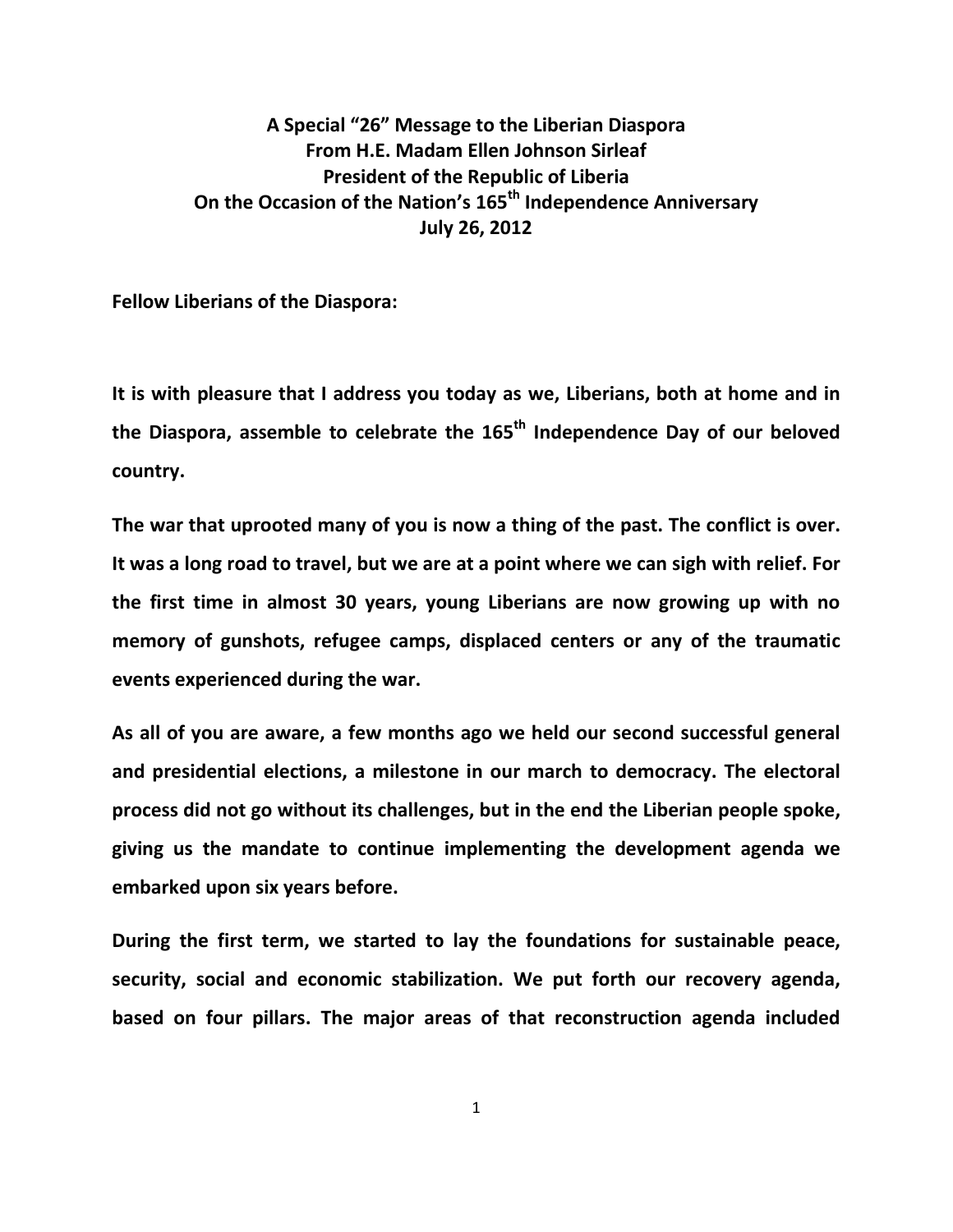**security sector reform, economic revitalization, governance and the rule of law, and the restoration of basic social services and infrastructure development.**

**In this second term, we aim at transformation, with focus on infrastructure expansion, youth empowerment, reconciliation and justice, and changing minds and attitudes. We call upon you, fellow citizens, to do your part to ensure that this transformation takes place.** 

**One of the cardinal issues that we face is reconciliation. Our administration has taken steps to create a just and fair society, with opportunities for all Liberians. We want to create an environment where social and economic justice is a reality. This is why we call on all Liberians to come onboard.**

**Each one of you, wherever you may be, must find a way to contribute to the national transformation. We are most appreciative of the contribution you make to our national economy with the remittances you send every day. When there was no government or state machinery to provide support, the money you sent helped many to survive the scourge of hunger and disease.**

**The challenge ahead is to determine what kind of investment you could make now that would benefit the nation and also bring you rewards. The remittances are good for emergencies, but I want you to look beyond that and start something that can touch the lives of others, something that can bring you home.**

**In the next few months, our administration will launch a new Diaspora Policy that will operate directly from my Office. As you have done in the 2030 Vision consultations, we want you to continue to participate fully in the debate on our national future. How do we build Liberia? What kind of country do we want to** 

2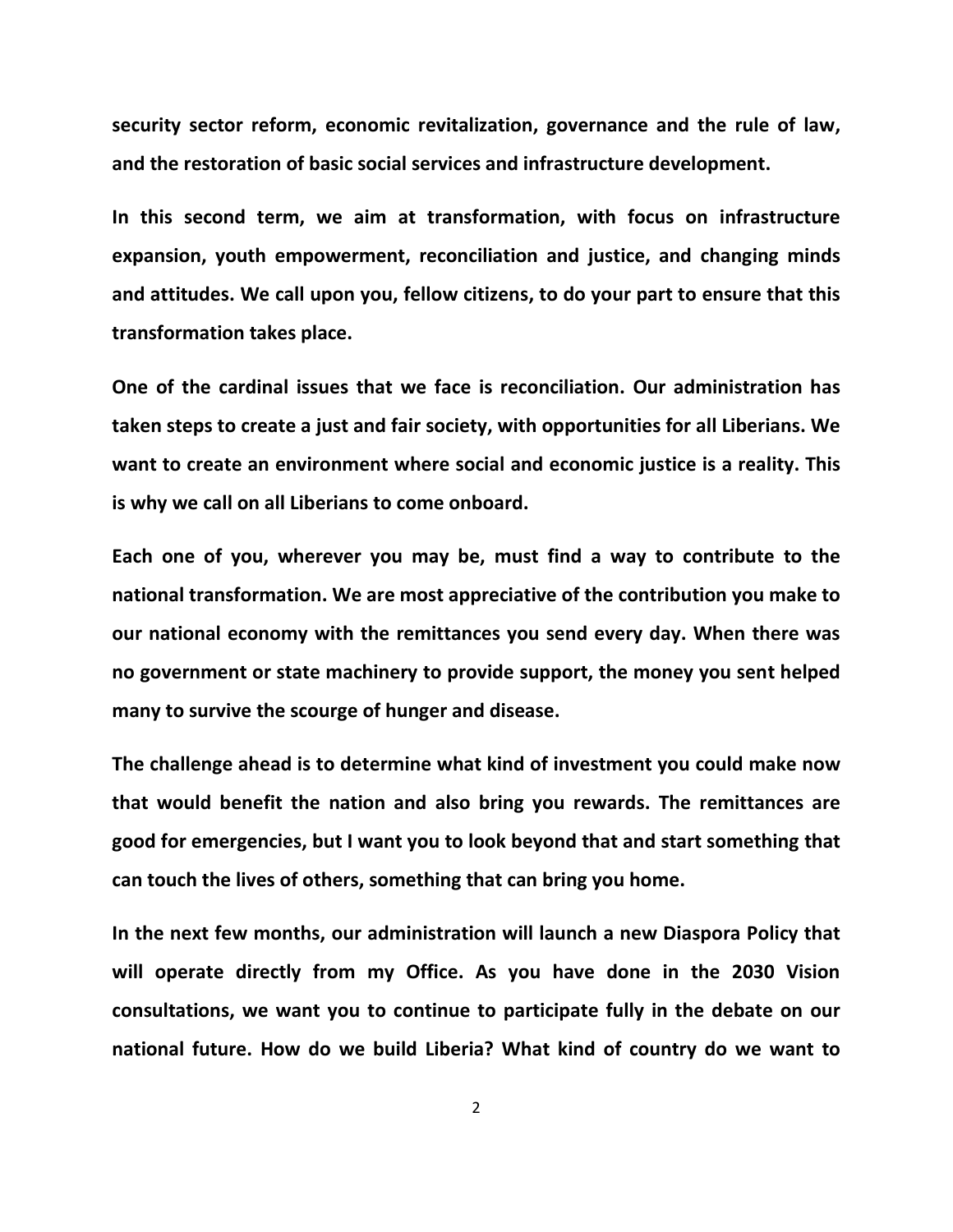**leave for future generations? The education, wealth and experience that you have accumulated can be important tools for the implementation of our national development agenda. We are a nation of great potential, and it is time that we tap into our immense human and economic resources.**

**In the past six years, we have sent information missions into the Diaspora, not only to keep you abreast of what is happening at home, but also to collect your views on how to proceed, including you in the consultations on Vision 2030. As we move forward, that policy of interaction – the same policy of broad consultation we have instituted here at home as a pillar of our democratic process – will continue and will take a more formal and inclusive nature.** 

**As some of you may be nearing retirement, remember that you can render great service in your home country. We therefore invite you to come to visit, to make an investment, and pool your resources to have a greater impact.**

**As we celebrate this historic Day, I call on you to work together, to resort to dialogue to resolve your differences and support national causes. The fact that Liberians in the Diaspora always find each other, in your various associations, is testimony to your profound attachment to your country.** 

**We are about to embark on a new cycle where we have decided to take a longterm view. Inasmuch as there are daily priorities to sort out, I believe that a longterm view of our society, where we imagine and discourse on where we want Liberia to go and how we intend to get there, can help us shape our future in the direction we want. We invite you to participate in this search for solutions, so that together, we can build together a greater and stronger Liberia.**

3